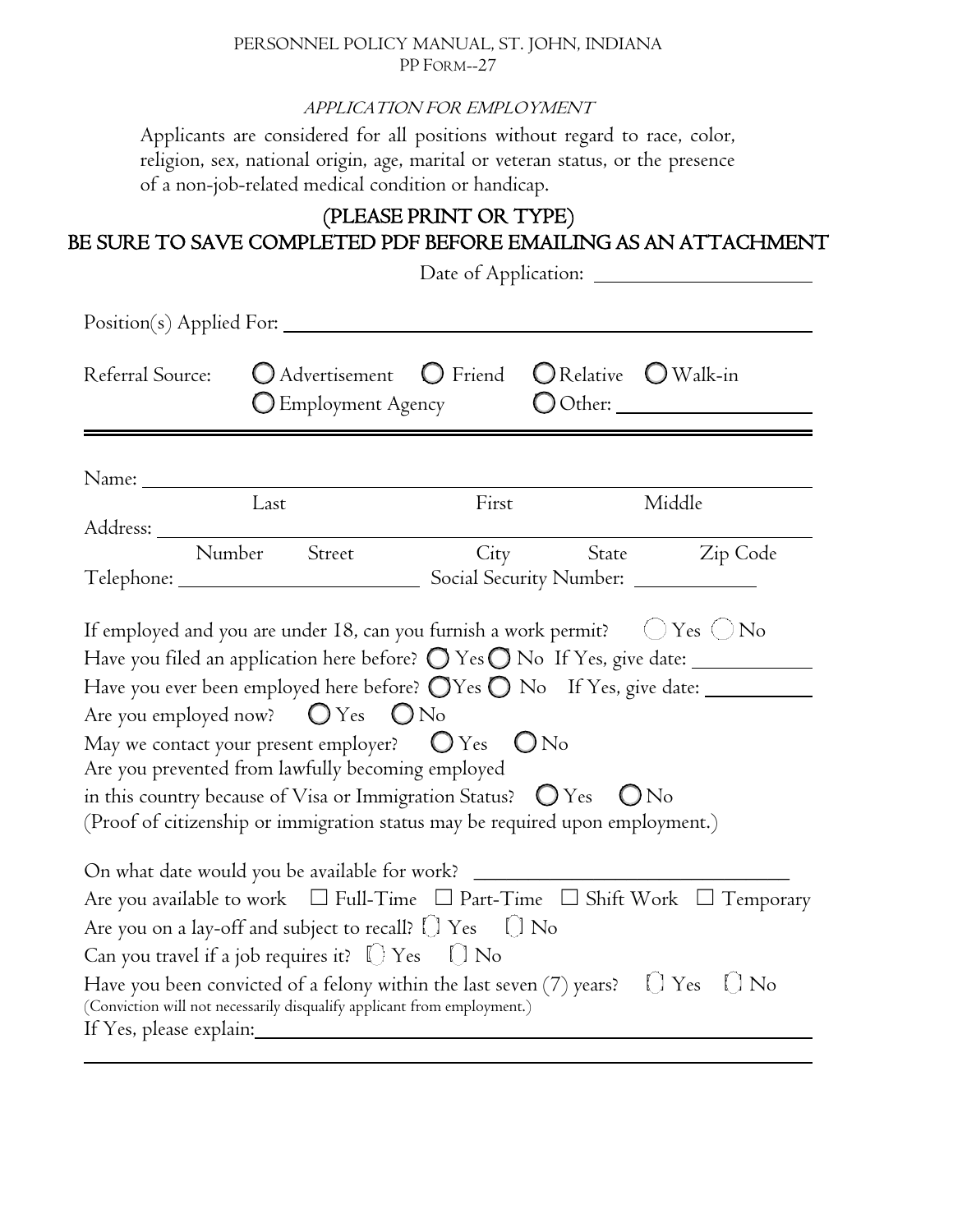# APPLICATION FOR EMPLOYMENT -continued-

Veteran of U.S. Military service?  $\bigcirc$  Yes  $\bigcirc$  No If Yes, Branch:

|              | <b>FLUENT</b> | <b>GOOD</b> | <b>FAIR</b> |
|--------------|---------------|-------------|-------------|
| <b>SPEAK</b> |               |             |             |
| <b>READ</b>  |               |             |             |
| <b>WRITE</b> |               |             |             |

Indicate languages you speak, read, and/or write.

 $\overline{a}$ 

 $\overline{a}$ 

 $\overline{a}$ 

 $\overline{a}$ 

List professional, trade, business or civic activities and offices held.

(You may exclude those which indicate race, color, religion, sex or national origin):

Give name, address and telephone number of three (3) references who are not related to you and are not previous employers.

### Special Employment Notice to Disabled Veterans, Vietnam Era Veterans, and Individuals With Physical Or Mental Handicaps.

Government contractors are subject to 38 USC 2012 of the Vietnam Era Veterans Readjustment Act of 1974 which requires that they take affirmative action to employ and advance in employment qualified disabled veterans and veterans of the Vietnam Era, and Section 503 of the Rehabilitation Act of 1973, as amended, which requires government contractors to take affirmative action to employ and advance in employment qualified handicapped individuals.

If you are a disabled veteran, or have a physical or mental handicap, you are invited to volunteer this information. The purpose is to provide information regarding proper placement and appropriate accommodation to enable you to perform the job to the best of your ability in a proper and safe manner. This information will be treated as confidential. Failure to provide this information will not jeopardize or adversely affect your consideration for employment.

If you wish to be identified, please sign below.

| $\Box$ Handicapped Individual $\Box$ Disabled Veteran $\Box$ Vietnam Era Veteran |  |  |
|----------------------------------------------------------------------------------|--|--|
|----------------------------------------------------------------------------------|--|--|

Signed: \_\_\_\_\_\_\_\_\_\_\_\_\_\_\_\_\_\_\_\_\_\_\_\_\_\_\_\_\_\_\_\_\_\_\_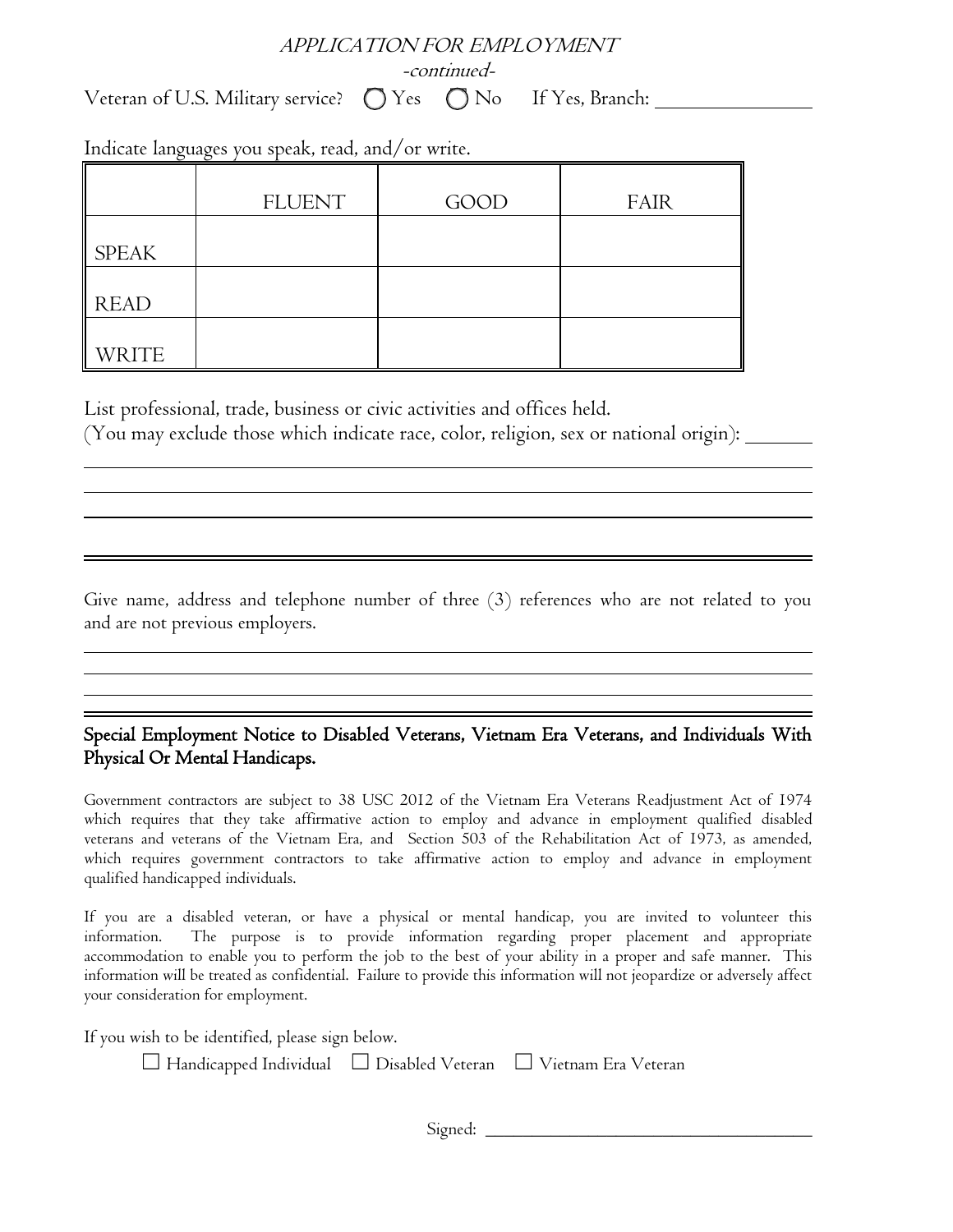## EMPLOYMENT EXPERIENCE

Start with your present or last job. Include military service assignments and volunteer activities. Exclude organization names which indicate race, color, religion, sex or national origin.

| Employer           | Dates Employed     |       | Work Performed |
|--------------------|--------------------|-------|----------------|
| Address            | From               | To    |                |
| Job Title          |                    |       |                |
| Supervisor         | Hourly Rate/Salary |       |                |
| Telephone ()       | Starting           | Final |                |
| Reason For Leaving |                    |       |                |

| $(2)$ Employer               | Dates Employed     |                | Work Performed |
|------------------------------|--------------------|----------------|----------------|
| Address                      | From               | T <sub>o</sub> |                |
| Job Title                    |                    |                |                |
| Supervisor                   | Hourly Rate/Salary |                |                |
| $\blacksquare$ Telephone $($ | Starting           | Final          |                |
| Reason For Leaving           |                    |                |                |

| (3) Employer       | Dates Employed         |       | Work Performed |
|--------------------|------------------------|-------|----------------|
| Address            | T <sub>o</sub><br>From |       |                |
|                    |                        |       |                |
| Job Title          |                        |       |                |
| Supervisor         | Hourly Rate/Salary     |       |                |
| Telephone ()       | Starting               | Final |                |
| Reason For Leaving |                        |       |                |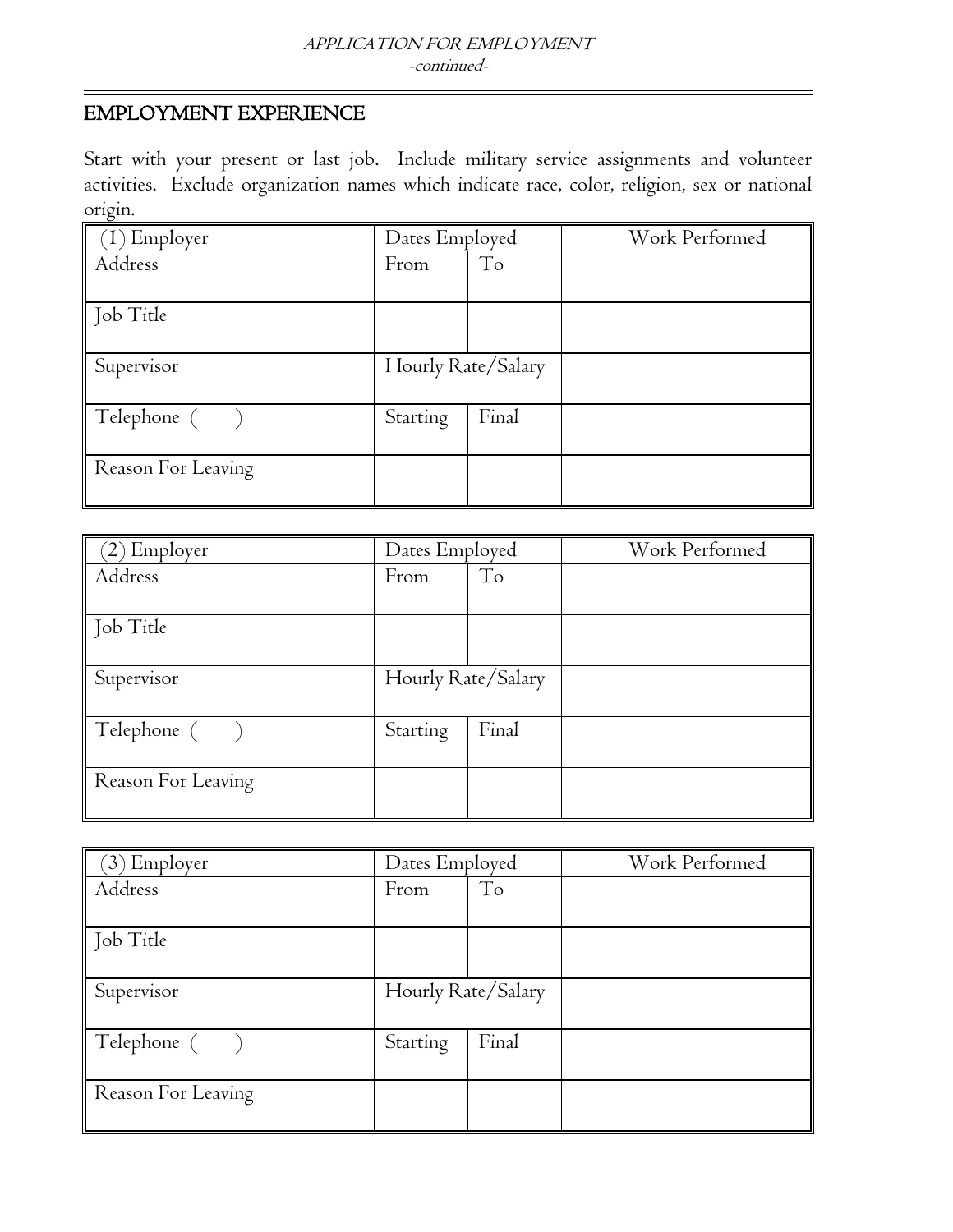## APPLICATION FOR EMPLOYMENT

 $\cdot$   $\cdot$   $\cdot$   $\cdot$   $\cdot$   $\cdot$ 

| -сопиниеа-         |                    |       |                |  |
|--------------------|--------------------|-------|----------------|--|
| $(4)$ Employer     | Dates Employed     |       | Work Performed |  |
| Address            | From               | To    |                |  |
| Job Title          |                    |       |                |  |
| Supervisor         | Hourly Rate/Salary |       |                |  |
| Telephone ( )      | Starting           | Final |                |  |
| Reason For Leaving |                    |       |                |  |

If you need additional space, please continue on a separate sheet of paper.

### Special Skills and Qualifications

Summarize special skills and qualifications acquired from employment or other experience:

## EDUCATION

 $\overline{a}$ 

 $\overline{a}$ 

|                                                                                                           | Elementary | High School | College/University | Graduate/<br>Professional |
|-----------------------------------------------------------------------------------------------------------|------------|-------------|--------------------|---------------------------|
| School Name                                                                                               |            |             |                    |                           |
| Years Completed:<br>(Circle One)                                                                          | 4 5 6 7 8  | 9 IO II I2  | $1 \t2 \t3 \t4$    | $1 \t2 \t3 \t4$           |
| Diploma/Degree                                                                                            |            |             |                    |                           |
| Describe Course<br>of Study:                                                                              |            |             |                    |                           |
| Describe<br>Specialized<br>Training,<br>Apprenticeship,<br>Skills, and Extra-<br>Curricular<br>Activities |            |             |                    |                           |

Honors Received: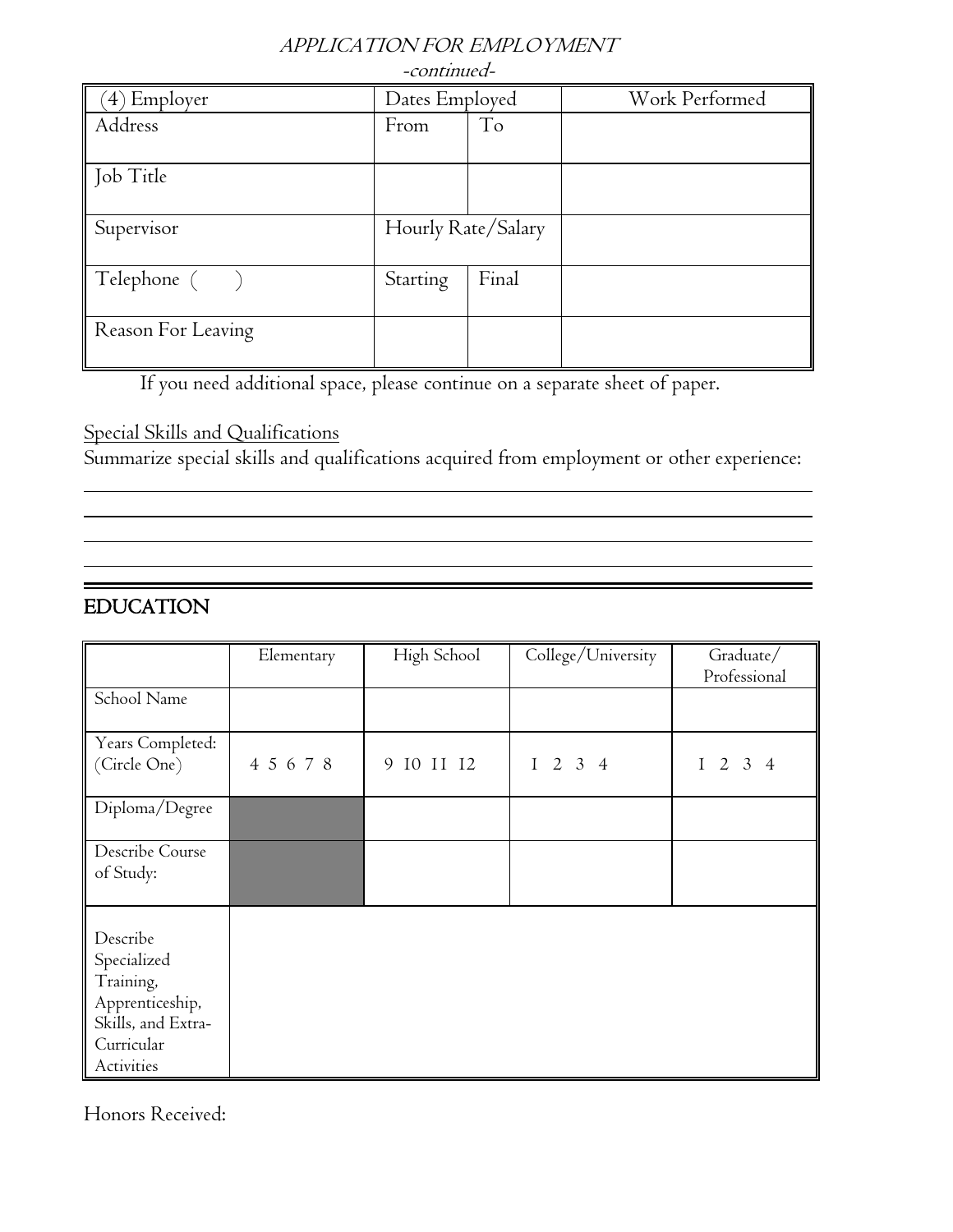#### APPLICATION FOR EMPLOYMENT -continued-

State any additional information you feel may be helpful to us in considering your application:

# Applicant's Statement

I certify that answers given herein are true and complete to the best of my knowledge.

ı ı

I authorize investigation of all statements contained in this application for employment as may be necessary in arriving at an employment decision. I understand that this application is not intended to be a contract of employment.

In the event of employment. I understand that false or misleading information given in my application or interview(s) may result in discharge. I understand, also, that I am required to abide by all rules and regulations of the Company.

| Signature of Applicant                             |                                                               | Date                                      |
|----------------------------------------------------|---------------------------------------------------------------|-------------------------------------------|
| Application continues on next page                 |                                                               |                                           |
| For Personnel Department Use Only                  |                                                               |                                           |
| Arrange Interview $\Box$ Yes $\Box$ No<br>Remarks: | <u> 1989 - Andrea Stadt British, fransk politik (d. 1989)</u> |                                           |
|                                                    | Interviewer                                                   | Date                                      |
|                                                    |                                                               |                                           |
| Job Title: __________________________              | Hourly Rate/                                                  | Salary: ____________ Department: ________ |
| By: $_{-}$<br>Name and Title                       | <u> 1980 - Johann John Stein, marwolaethau (b. 1980)</u>      |                                           |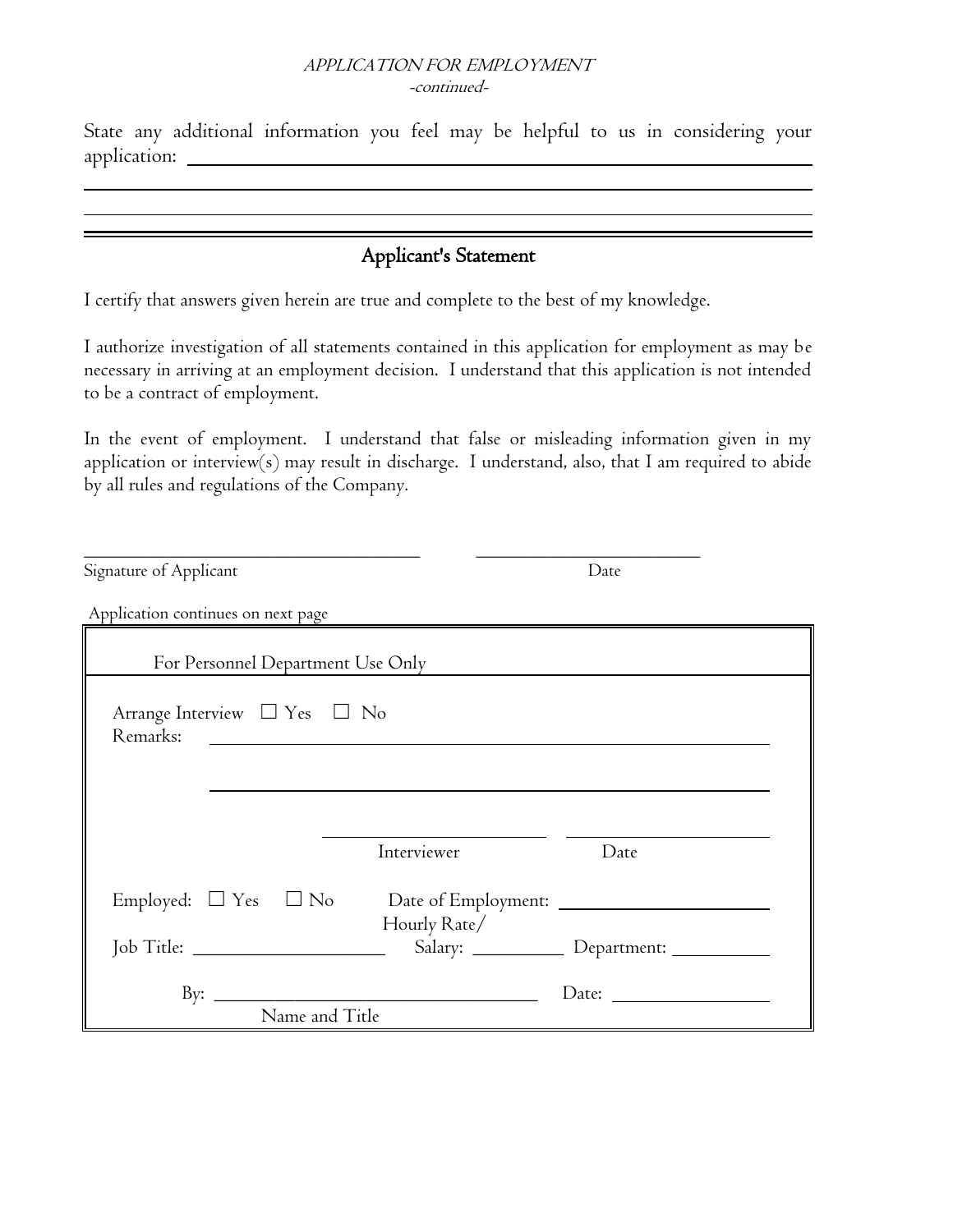#### APPLICATION FOR EMPLOYMENT -continued-

# APPLICANT DATA RECORD

Applicants are considered for all positions, and employees are treated during employment without regard to race, color, religion, sex, national origin, age, marital or veteran status, medical condition or handicap.

As employers/government contractors, we comply with government regulations affirmative action responsibilities.

Solely to help us comply with government record keeping, reporting and other legal requirements, please fill out the Applicant Data Record. We appreciate your cooperation.

This data is for periodic government reporting and will be kept in a Confidential File separate from the Application for Employment.  $\mathbf{r}$ 

|                                                        |                                                                                                                                   | (PLEASE PRINT)                                                                |                               |          |
|--------------------------------------------------------|-----------------------------------------------------------------------------------------------------------------------------------|-------------------------------------------------------------------------------|-------------------------------|----------|
|                                                        |                                                                                                                                   |                                                                               |                               |          |
| Referral Source:                                       | O Advertisement<br>$\bigcup$ Employment Agency                                                                                    |                                                                               | ◯ Friend ◯ Relative ◯ Walk-in |          |
|                                                        |                                                                                                                                   |                                                                               |                               |          |
|                                                        | Last                                                                                                                              | First                                                                         |                               | Middle   |
| Number                                                 | Street                                                                                                                            | City                                                                          | State                         | Zip Code |
| Check One (1):<br>$\bigcirc$ Male<br>$\bigcirc$ Female |                                                                                                                                   | <b>Affirmative Action Survey</b>                                              |                               |          |
| Check One $(1)$ of the following:                      | Race/Ethnic Group: O White                                                                                                        | $\bigcirc$ Black<br>◯ American Indian/Alaskan Native Q Asian/Pacific Islander | <b>O</b> Hispanic             |          |
|                                                        | Check if any of the following are applicable:<br>$\Box$ Vietnam Era Veteran $\Box$ Disabled Veteran $\Box$ Handicapped Individual |                                                                               |                               |          |